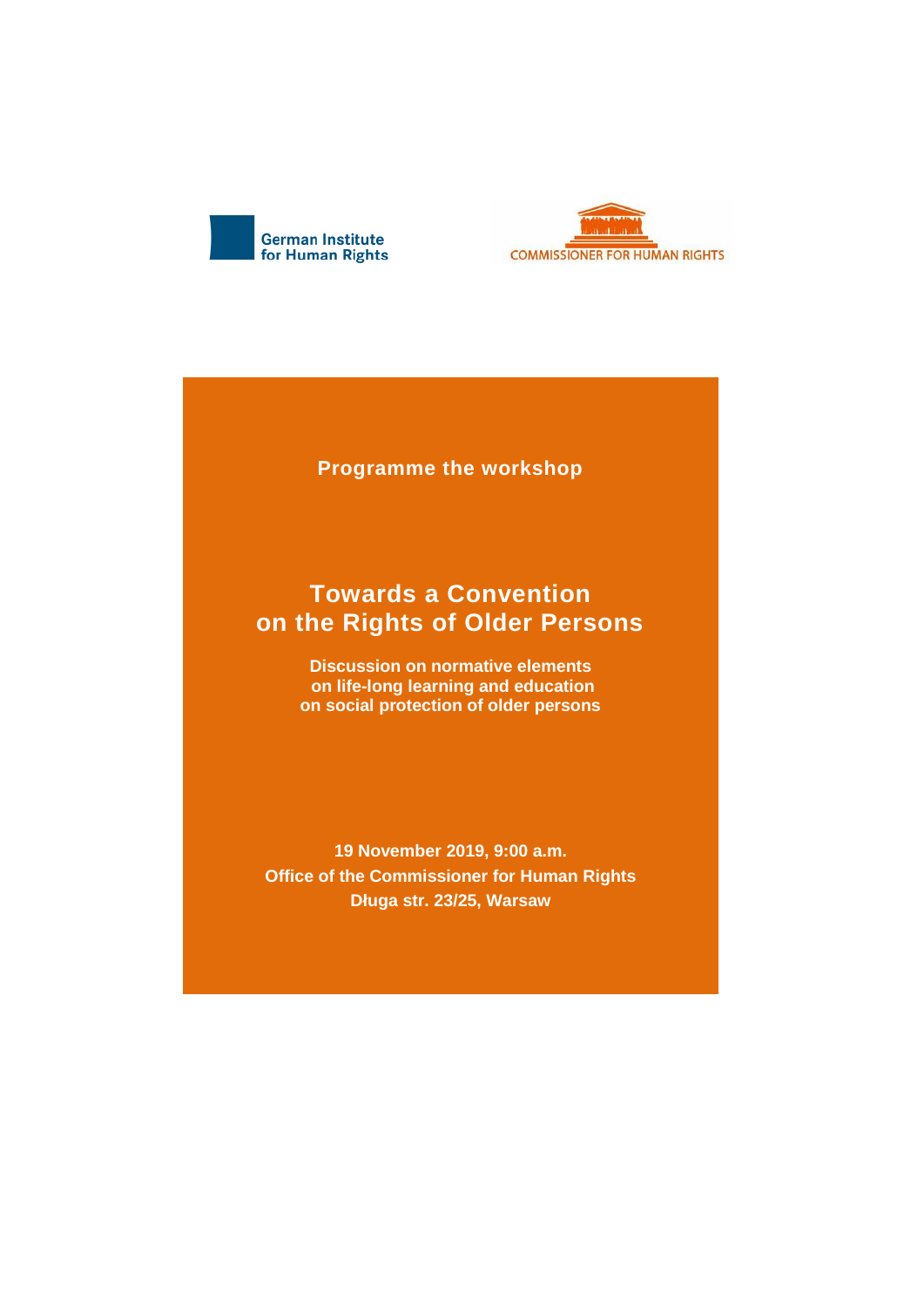## **PROGRAMME**

**9:00 – Welcome tea and coffee**

**9:30 - Opening addresses:**

**Adam Bodnar,** Prof. Ph.D., Commissioner for Human Rights of Poland

**Michael Windfuhr**, Deputy Director, German Institute for Human Rights

**9:50** - **National perspectives on the normative elements and the rights of older persons in regard of discussed topics**:

**Lidia Ułanowska,** the Head of Department of Senior Policy in the Ministry of Family, Labour and Social Policy, Poland

**Matthias von Schwanenflügel,** Prof. Ph.D., Head of Department of Demographic Change, Older Person and Long Term Care, Federal Ministry for Family Affairs, Senior Citizens, Women and Youth, Germany

**10:30 – 12:30 Session 1: Life-long learning and education of older persons - Analysis and proposal for the content of new Convention**  Moderator: **Michael Windfuhr,** Deputy Director, German Institute for Human Rights

Introduction: **Bridget Sleap**, Senior Rights Adviser, Help Age International

Discussion: Ideas and responses

Speaker 1: **Leander Palleit,** Ph. D., German Institute for Human Rights

Speaker 2: **Anna Zawidzka-Łojek**, Professor of Law, University of Warsaw Open discussion

*12:30 – 13.30 Lunch break*

**13:30 – 15:15 Session 2: Social protection of older persons** Moderator: **Nena Georgantzi**, Age Platform Europe Introduction: **Lutz Leisering,** Prof. Ph.D., Help Age Germany Discussion: Responses to the proposal Speaker 1: **Zdzisław Kędzia**, Professor of Law, Adam Mickiewicz University in Poznań Speaker 2: **Olga Rudnicka**, Adviser, The Polish Social Insurance Institution Speaker 3: **Barbara Mikołajczyk**, Professor of Law, University of Silesia in Katowice Open discussion

*15:15 – 15:30 - Coffee break*

**15:30 – 16:00 Session 3: Wrap up and thinking of further actions Claudia Mahler,** German Institute for Human Rights **Anna Chabiera,** Office of the Commissioner for Human Rights of Poland

**Closing remarks Hanna Machińska,** Ph.D., Deputy Commissioner for Human Rights of Poland